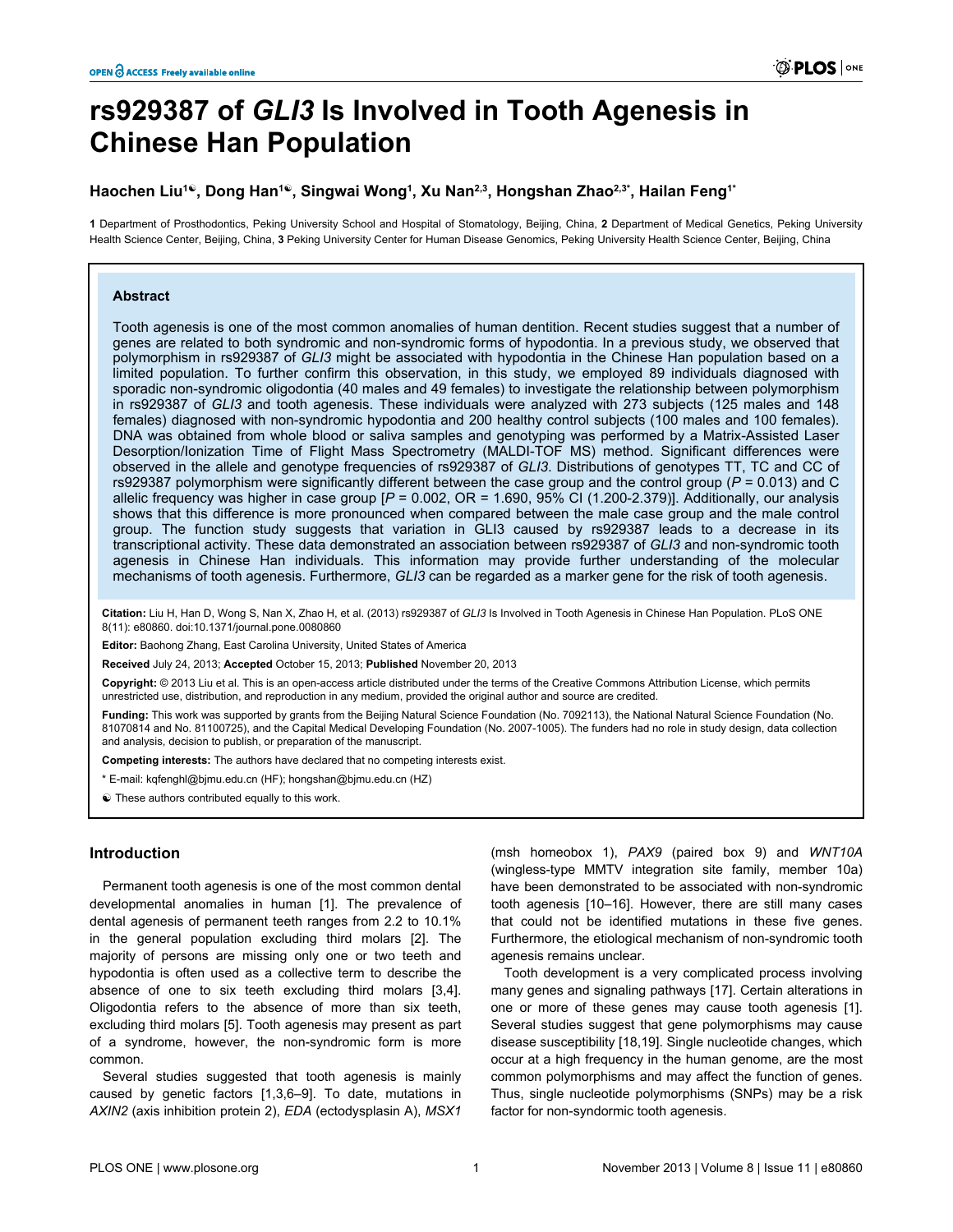In a previous study, we observed that polymorphism in rs929387 of *GLI3* might be associated with hypodontia in Han population [[20](#page-5-0)]. However, that is only based on a limited population. In this study, we collected individuals diagnosed with non-syndromic oligodontia and studied the two type of population (individuals with non-syndromic hypodontia and individuals with non-syndromic oligodontia) together. Our results show that polymorphism in rs929387 of *GLI3* associated with tooth agenesis in Chinese Han population, especially in male. We further employed functional study to test whether variation caused by rs929387 could affect the function of GLI3.

## **Materials and Methods**

## **Subject selection and sampling**

This study was approved by the Institutional Review Board of Peking University School and Hospital of Stomatology. A total of 562 individual subjects were analyzed in this study, which include 89 subjects (40 males and 49 females) diagnosed with sporadic non-syndromic oligodontia, 273 subjects (125 males and 148 females) diagnosed with sporadic non-syndromic hypodontia (excluding the third molar) and 200 healthy control subjects (100 males and 100 females). All individuals participating were genetically unrelated ethnic Han Chinese from Beijing or the surrounding regions.

All subjects didn't have a history of teeth extraction or loss. Naturally missing teeth within the adult dentition were confirmed by X-ray examination and no other dental anomalies were observed in any subjects. All of participants provided their written informed consent to participate in this study. Blood samples and oral swabs were coded to maintain confidentiality. Genomic DNA of participants with tooth agenesis were extracted from peripheral blood lymphocytes using the the TIANamp Blood DNA kit (Tiangen, Beijing, China) according to manufacturers' instruction. DNA samples of the normal volunteers were extracted from buccal epithelial cells using the TIANamp Swab DNA kit (Tiangen, Beijing, China) according to the manufacturers' instructions.

## **Polymorphism genotyping**

Primers for polymerase chain reactions (PCR) and single base extensions were designed using the Assay Designer software package (Sequenom, Inc, San Diego, CA). The forward **primer** was 5'-ACGTTGGATGTCGCTGGCCCTCCTCAC-3' and the reverse primer was 5'-ACGTTGGATGATGCCCCGAGGAGGTG-3'. SNP genotyping was performed using the MassARRAY system (Sequenom) by a Matrix-Assisted Laser Desorption/Ionization Time of Flight Mass Spectrometry (MALDI-TOF MS) method according to manufacturer's instruction. Completed genotyping reactions were spotted onto a 384-well spectroCHIP (Sequenom) using the MassARRAY system (Sequenom) and determined by MALDI-TOF-MS. Genotype calling was performed in real time using MassARRAY RT software version 3.0.0.4 and analyzed using the MassARRAY Typer software version 3.4 (Sequenom).

#### **DNA constructs**

The expression vector pCMV6-GLI3 with the c-Myc epitope tags was purchased from OriGene Technologies, Inc. *In vitro* site-directed mutagenesis was performed to construct pCMV6- P998LGLI3 by using the QuikChange Lightning Site-Directed Mutagenesis Kit (Stratagene Corp., La Jolla, CA, USA). The mutated constructs were verified by sequencing the whole vectors. Eight directly repeated copies of a GLI-binding site (GLI-BS: 5'-GAACACCCA-3') fragment were subcloned into the pGL3-Basic vector (Promega) upstream of the firefly luciferase reporter gene [[21](#page-5-0)].

## **Cell culture, transient transfection and luciferase reporter assay**

HeLa cells were seeded with  $1 \times 10^5$  per well in a 6-well plate for 24 hours prior to transfection. After overnight incubation, cells were transfected with Lipofectamine 2000 (Invitrogen) according to the manufacturer's instruction. GLI3 expression vectors (pCMV6-GLI3 or pCMV6-P998LGLI3) were cotransfected with pGL3-GLI-BS Luc reporter plasmid; the phRL-TK plasmid (Promega) was used as the internal control. Cell extracts were prepared using the Cell Culture Lysis Reagent (Promega) 48 h after transfection and the extracts were assayed by using Dual-Luciferase Reporter Assay System (Promega). Firefly luciferase activity was normalized based on Renilla luciferase activity. All reporter assays were repeated at least three times. Data shown are average values ±SD from one representative experiment.

#### **Protein preparation and Western blot analysis**

Cells were washed twice with ice-cold phosphate-buffered saline (PBS) and lysed in RIPA lysis buffer (50 mM Tris–HCl, pH 7.4; 150 mM NaCl; 1% deoxycholate Na; 1% NP-40; 0.1% sodium dodecylsulfate, with freshly added protease inhibitor cocktail) for 30 min at 4 °C. Cell lysates were clarified by centrifugation at 4 °C at 16000g for 20 min. Protein concentrations were determined using the BCA protein assay reagent (Pierce, USA). Equal amounts of protein were electrophoresed by SDS–PAGE and transferred onto a nitrocellulose membrane (Amersham Pharmacia, UK). Membranes were blocked in Tris-buffered saline containing 0.1% Tween-20 (TBST) and 5% nonfat milk and then incubated overnight at 4 °C with the appropriate primary antibody. After washing in TBST buffer, the membranes were incubated for 1 h with the corresponding IRDye™ 700-conjugated secondary antibody. The blots were scanned using an Odyssey Imaging System (LI-COR Bioscience). Primary antibodies were purchased from the following commercial sources: Mouse monoclonal antibodies against Myc (Sigma–Aldrich, St. Louis, MO); polyclonal antibody against β-actin. (Cell Signaling, Beverly, MA, USA).

#### **Statistical analysis**

Chi square was used to test if genotype distributions were in Hardy-Weinberg equilibrium. Clinical information and gender was compared across genotypes, using chi-square tests. When *p*-values is lower than 0.05, it was considered statistically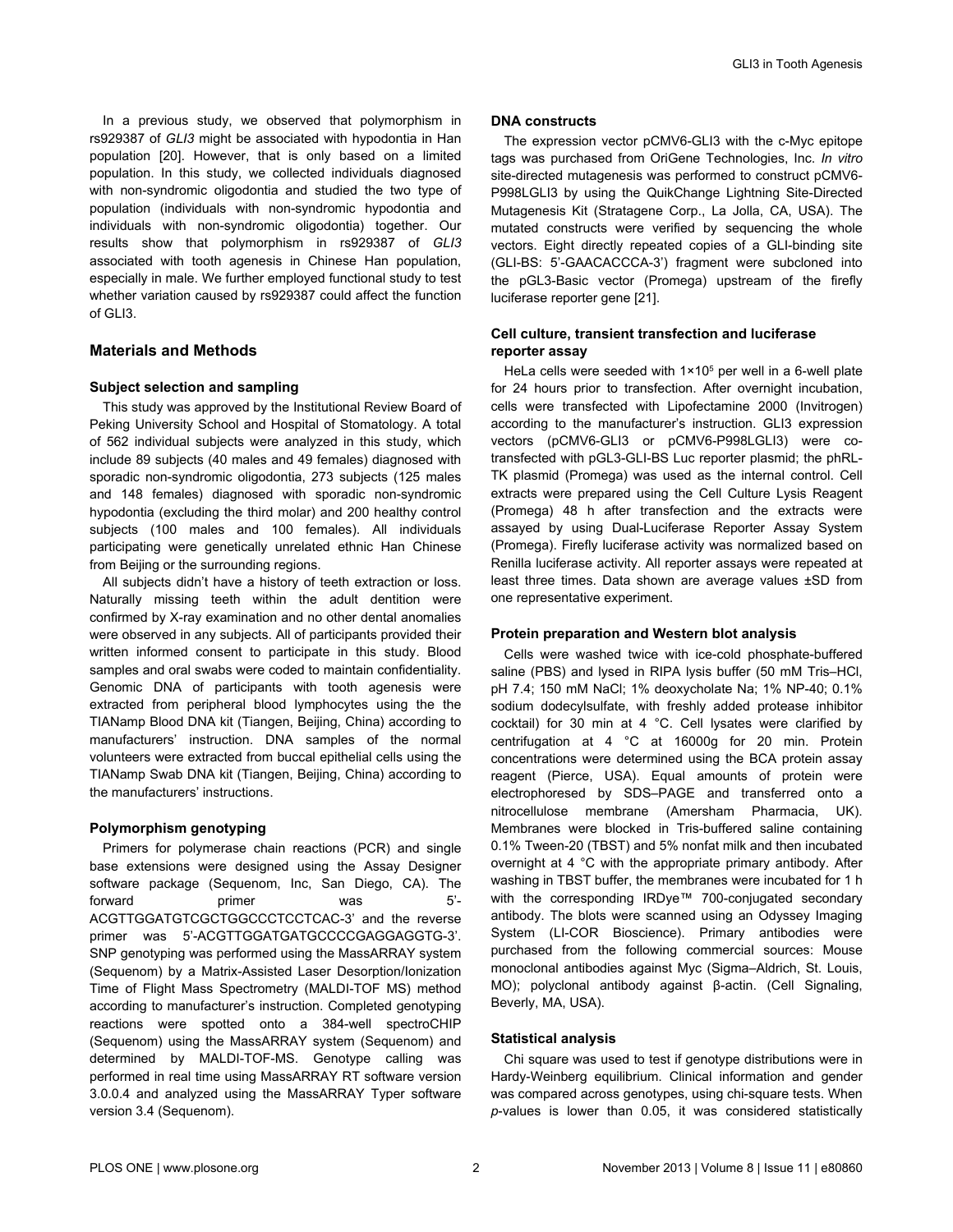**Table 1.** Genotype and allele frequencies of the rs929387 in hypodontia, oligodontia and normal individuals.

|          | Hypodontia | Oligodontia | Control    | P-value <sup>a</sup> | $OR(95\%CI)a^a$    | P-value <sup>b</sup> | $OR(95\%CI)^b$     | P-value <sup>c</sup> | $OR(95\%CI)^C$     |
|----------|------------|-------------|------------|----------------------|--------------------|----------------------|--------------------|----------------------|--------------------|
| Genotype |            |             |            |                      |                    |                      |                    |                      |                    |
| TT       | 156(61.9%) | 49(55.1%)   | 127(72.6%) |                      |                    |                      |                    |                      |                    |
| TC       | 79(31.4%)  | 35(39.3%)   | 43(24.5%)  | 0.039                |                    | 0.016                |                    | 0.013                |                    |
| CC       | 17(6.7%)   | $5(5.6\%)$  | 5(2.9%)    |                      |                    |                      |                    |                      |                    |
| CT+CC    | 96(38.1%)  | 40(44.9%)   | 48(27.4%)  | 0.022                | 1.628(1.072-2.474) | 0.004                | 2.160(1.267-3.683) | 0.005                | 1.755(1.181-2.610) |
| Allele   |            |             |            |                      |                    |                      |                    |                      |                    |
| т        | 391(77.6%) | 133(74.7%)  | 297(84.9%) |                      |                    |                      |                    |                      |                    |
| C        | 113(22.4%) | 45(25.3%)   | 53(15.1%)  | 0.008                | 1.620(1.130-2.320) | 0.005                | 1.896(1.213-2.964) | 0.002                | 1.690(1.200-2.379) |
|          |            |             |            |                      |                    |                      |                    |                      |                    |

aHypodontia vs. Control; <sup>b</sup>bOligodontia vs. Control; <sup>c</sup>Hypodontia+Oligodontia vs. Control; OR: Odd Ratio; CI: confidence intervals; P-values lower than 0.05 were written bold.

doi: 10.1371/journal.pone.0080860.t001

**Table 2.** Genotype and allele frequencies of the rs929387 in hypodontia, oligodontia and normal male individuals.

|          | Hypodontia | Oligodontia | Control    | P-value <sup>a</sup> | $OR(95\%CI)a^a$    | P-value <sup>b</sup> | OR(95%CI) b            | $P$ -value <sup>c</sup> | OR(95%CI) <sup>c</sup> |
|----------|------------|-------------|------------|----------------------|--------------------|----------------------|------------------------|-------------------------|------------------------|
| Genotype |            |             |            |                      |                    |                      |                        |                         |                        |
| TT       | 65(56.5%)  | 17(42.5%)   | 63(72.4%)  |                      |                    |                      |                        |                         |                        |
| TC       | 40(34.8%)  | 20(50.0%)   | 22(25.3%)  | 0.033                |                    | 0.004                |                        | 0.007                   |                        |
| CC       | 10(8.7%)   | 3(7.5%)     | 2(2.3%)    |                      |                    |                      |                        |                         |                        |
| CT+CC    | 50(43.5%)  | 23(57.5%)   | 24(27.6%)  | 0.020                | 2.091(1.111-3.670) | 0.001                | $3.551(1.622 - 7.775)$ | 0.003                   | 2.337(1.327-4.116)     |
| Allele   |            |             |            |                      |                    |                      |                        |                         |                        |
|          | 170(73.9%) | 54(67.5%)   | 148(85.1%) |                      |                    |                      |                        |                         |                        |
| C        | 60(26.1%)  | 26(32.5%)   | 26(14.9%)  | 0.007                | 2.009(1.206-3.346) | 0.001                | 2.741(1.465-5.128)     | 0.001                   | 2.185(1.345-3.551)     |

aHypodontia vs. Control; <sup>b</sup>Oligodontia vs. Control; <sup>c</sup>Hypodontia+Oligodontia vs. Control; OR: Odd Ratio; CI: confidence intervals; P-values lower than 0.05 were written bold.

doi: 10.1371/journal.pone.0080860.t002

significant. The associations between genotypes and the risk of tooth agenesis were estimated by computing the odds ratio (OR) and their 95% confidence intervals (95%CI) from logistic regression analyses. The results of luciferase reporter assay were expressed as mean±SD of triplicate independent experiments. The data were analyzed by Student's t-test. All statistical tests for this analysis were performed using SPSS 13.0 software.

## **Results**

## **Polymorphism in rs929387 is associated with tooth agenesis in Han population**

According to the number of missing teeth, general tooth agenesis was divided into two groups: 1) hypodontia group refers absence of one to six teeth and 2) oligodontia group refers absence of more than six teeth. Table 1 clearly shows that the distribution of genotype and allele was significantly different among different groups. The CC and TT genotype frequencies were 6.7% and 61.9% in the hypodontia group, 5.6% and 55.1% in the oligodontia group, and 2.9% and 72.6% in the control group, respectively. The distribution of genotype exhibited significant differences in the tooth agenesis cases (hypodontia vs. control, *P*=0.039; oligodontia vs. control, *P*=0.016; hypodontia+oligodontia vs. control, *P*=0.016).

Compared with control group, combined CC and TC genotypes also showed significant differences in hypodontia group (*P*=0.022), oligodontia group (*P*=0.004) and the general tooth agenesis case group (*P*=0.005). Compared with an allele frequency of 15.1% in control group, the frequency of allele "C" was 22.4% in hypodontia group and 25.3% in oligodontia group (hypodontia vs. control, *P*=0.0.008; oligodontia vs. control, *P*=0.005; hypodontia+oligodontia vs. control, *P*=0.002).

Then we investigated the distribution of genotype and allele in different gender groups. For male, both alleles and genotype frequencies exhibited significant differences among different groups (Table 2). CC and TC showed higher frequency in male hypodontia group and male oligodontia group than male control group (hypodontia vs. control, *P*=0.033; oligodontia vs. control, *P*=0.0.004; hypodontia+oligodontia vs. control, *P*=0.007). Compared with male control group, combined CC and TC genotypes also showed significant differences in male hypodontia group (*P*=0.020), male oligodontia group (*P*=0.001) and the male case group(*P*=0.003). Additionally, compared with an allele frequency of 14.9% in male control group, the frequency of allele "C" was 26.1% in male hypodontia group and 25.3% male oligodontia group(hypodontia vs. control, *P*=0.007; oligodontia vs. control, *P*=0.001; hypodontia +oligodontia vs. control, *P*=0.001). However, no significantly statistical differences were observed among female groups [\(Table 3\)](#page-3-0).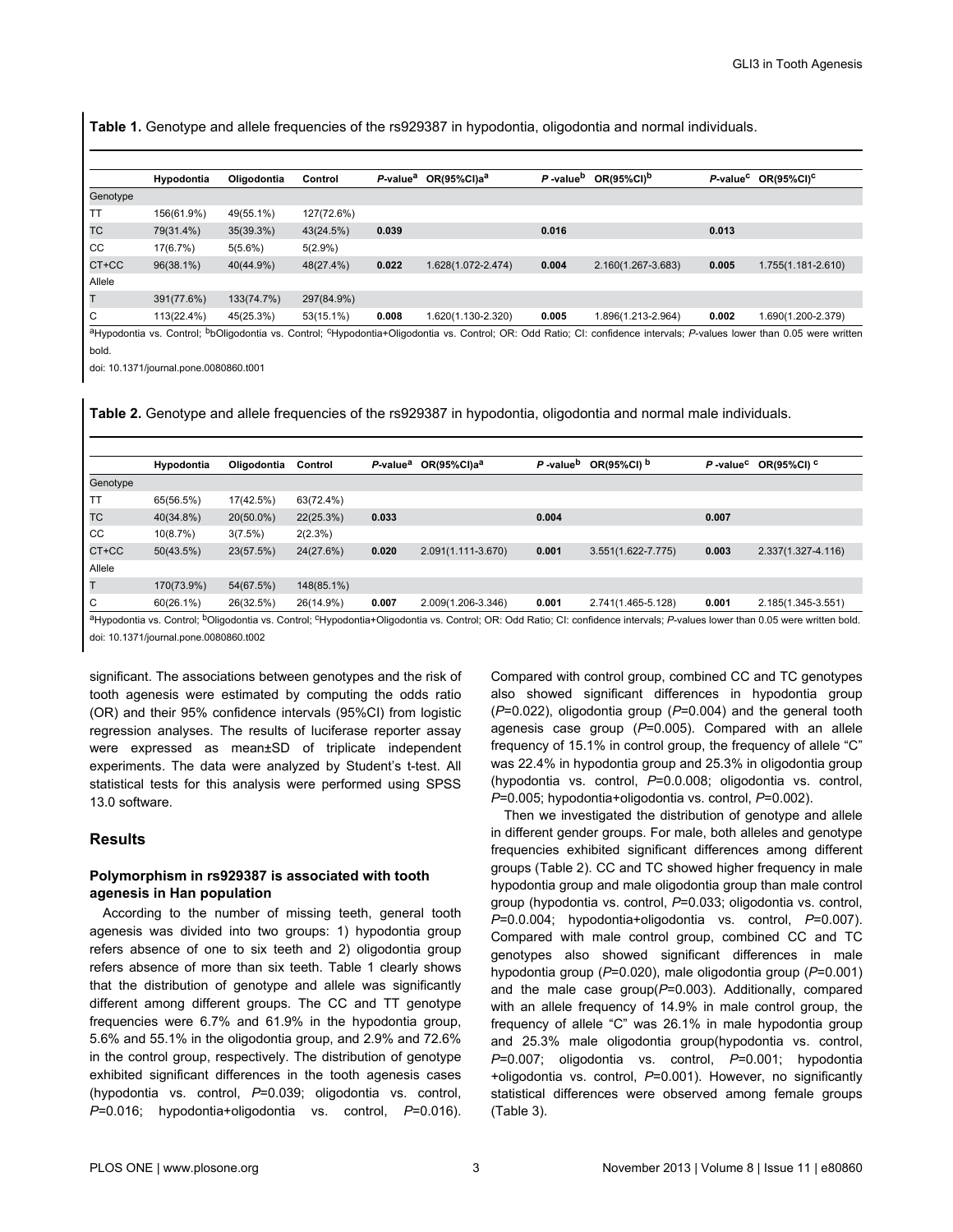<span id="page-3-0"></span>**Table 3.** Genotype and allele frequencies of the rs929387 in hypodontia, oligodontia and normal female individuals.

|          | Hypodontia | Oligodontia | Control    | P-value <sup>a</sup> | OR(95%CI) <sup>a</sup> | P-value <sup>b</sup> | OR(95%CI) b        | P-value <sup>c</sup> | OR(95%CI) <sup>c</sup> |
|----------|------------|-------------|------------|----------------------|------------------------|----------------------|--------------------|----------------------|------------------------|
| Genotype |            |             |            |                      |                        |                      |                    |                      |                        |
| TT       | 91(66.4%)  | 32(65.3%)   | 64(72.7%)  |                      |                        |                      |                    |                      |                        |
| ТC       | 39(28.5%)  | 15(30.6%)   | 21(23.9%)  | 0.582                |                        | 0.660                |                    | 0.537                |                        |
| CC       | $7(5.1\%)$ | $2(4.1\%)$  | $3(3.4\%)$ |                      |                        |                      |                    |                      |                        |
| CT+CC    | 46(33.6%)  | 17(34.7%)   | 24(27.3%)  | 0.319                | 1.348(0.749-2.427)     | 0.363                | 1.417(0.668-3.006) | 0.273                | 1.366(0.781-2.388)     |
| Allele   |            |             |            |                      |                        |                      |                    |                      |                        |
|          | 221(80.7%) | 79(80.6%)   | 149(84.7%) |                      |                        |                      |                    |                      |                        |
| C        | 53(19.3%)  | 19(19.4%)   | 27(15.3%)  | 0.279                | 1.323(0.796-2.199)     | 0.390                | 1.327(0.695-2.535) | 0.254                | 1.324(0.816-2.149)     |

aHypodontia vs. Control; bOligodontia vs. Control; cHypodontia+Oligodontia vs. Control; OR: Odd Ratio; CI: confidence intervals; *P*-values lower than 0.05 were written bold. doi: 10.1371/journal.pone.0080860.t003

**Table 4.** Genotype and allele frequencies of the rs929387 in the control group and missing teeth groups.

| <b>Samples</b>           | Genotype     |           |             | Allele  |            |              |         |                    |
|--------------------------|--------------|-----------|-------------|---------|------------|--------------|---------|--------------------|
|                          | <b>TT</b>    | <b>TC</b> | cc          | P-value |            | С            | P-value | <b>OR(95%CI)</b>   |
| Control                  | 127(72.6%)   | 43(24.5%) | $5(2.9\%)$  |         | 297(84.9%) | $53(15.1\%)$ |         |                    |
| Anterior teeth missing   | 161(59.9%)   | 94(34.9%) | $14(5.2\%)$ | 0.021   | 416(77.3%) | 122(22.7%)   | 0.006   | 1.643(1.152-2.344) |
| Posterior teeth missing  | 100(57.8%)   | 60(34.7%) | 13(7.5%)    | 0.008   | 260(75.1%) | 86(24.9%)    | 0.001   | 1.854(1.267-2.712) |
| Maxillary teeth missing  | 97(55.4%)    | 67(28.3%) | $11(6.3\%)$ | 0.003   | 261(74.6%) | 89(25.4%)    | 0.001   | 1.911(1.309-2.790) |
| Mandibular teeth missing | 182(51.5%)   | 96(32.4%) | $18(6.1\%)$ | 0.035   | 460(77.7%) | 132(22.3%)   | 0.008   | 1.608(1.133-2.283) |
| Incisor teeth missing    | 153(61.5%)   | 88(35.3%) | $8(3.2\%)$  | 0.054   | 394(79.1%) | 104(20.9%)   | 0.034   | 1.479(1.028-2.127) |
| Canine teeth missing     | 51(59.3%)    | 32(37.2%) | 3(3.5%)     | 0.092   | 134(77.9%) | 38(22.1%)    | 0.049   | 1.589(0.999-2.527) |
| Premolar teeth missing   | $94(56.6\%)$ | 59(35.6%) | 13(7.8%)    | 0.005   | 247(74.4%) | 85(25.6%)    | 0.001   | 1.928(1.316-2.826) |
| Molar teeth missing      | 55(56.7%)    | 37(38.1%) | $5(5.2\%)$  | 0.028   | 147(75.8%) | 47(24.2%)    | 0.009   | 1.792(1.154-2.781) |

OR: Odd Ratio; CI: confidence intervals; P-values lower than 0.05 were written bold.

doi: 10.1371/journal.pone.0080860.t004

Comparisons of groups with different teeth missing positions and the control group (all normal individuals) are shown in Table 4. Compared with control group, posterior teeth missing group showed more significant results than anterior teeth missing group(*P*=0.021,in genotype for anterior teeth missing group; *P*=0.008, in genotype for posterior teeth missing group; *P*=0.006,in allele for anterior teeth missing group; *P*=0.001, in allele for posterior teeth missing group) and maxillary teeth missing group showed more significant results than mandibular teeth missing group(*P*=0.003,in genotype for maxillary teeth missing group; *P*=0.035, in genotype for mandibular teeth missing group; *P*=0.001,in allele for maxillary teeth missing group; *P*=0.008, in allele for mandibular teeth missing group). Additionally, compared with control group, premolar teeth missing group showed more significant results than incisor teeth missing group, canine teeth missing group and molar teeth missing group (*P*=0.005, in genotype for premolar teeth missing group; *P*=0.001, in allele for premolar teeth missing group).

## **Point mutation caused by rs929387 lead to a reduced transcriptional activity of GLI3**

To evaluate the transactivation activity of the mutant GLI3 proteins caused by rs929387, we performed luciferase reporter assay experiments in HeLa cells, using the GLI-BS Luc

plasmid as reporter. GLI-BS Luc plasmid contained 8 directly repeated copies of a GLI-binding site [\[21\]](#page-5-0). The mutant GLI3 protein had decreased capabilities to induce the luciferase signal, suggesting that mutant GLI3 caused by rs929387 leads to a decrease in its transcriptional activity [\(Figure 1a\)](#page-4-0). Equal transfection and synthesis efficiencies of the wt and mutant GLI3-constructs were controlled on a Western blot analyzing ratios of expressed GLI3 to β-actin ([Figure 1b\)](#page-4-0). This result suggested that rs929387 polymorphism may affect the function of GLI3 protein.

#### **Discussion**

Many factors, including environmental and genetic factors, multi-reagent chemotherapy and radiotherapy, may contribute to tooth agenesis [[22](#page-5-0)]. Although the exact mechanism of tooth agenesis has not been fully elucidated, genetic factors are believed to play a major role in tooth agenesis. The incidence of tooth agenesis is very high (ranges from 2.2 to 10.1%) [[2\]](#page-5-0), however, only a few cases can be linked to gene mutation [[1\]](#page-5-0). This suggests that tooth agenesis may be a polygenic disease. Hundreds of genes have been associated with tooth development and can potentially contribute to tooth agenesis. These genes code for signaling molecules, transcription factors, and factors controlling cell proliferation and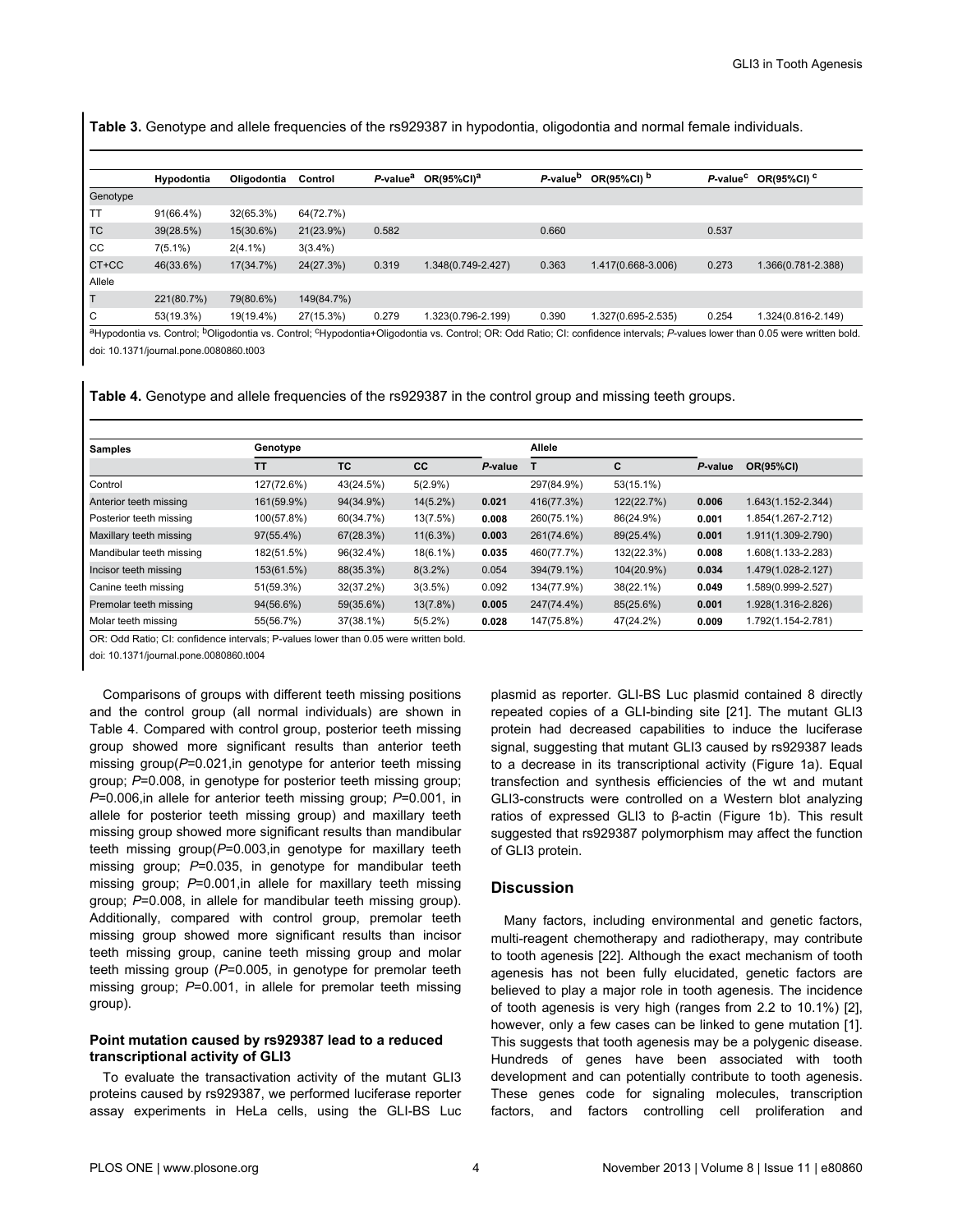<span id="page-4-0"></span>

**Figure 1. GLI3-reporter assay.** (a) Firefly-luciferase under the control of GLI-binding site (GLI-BS) was co-transfected either with wild-type (WT) or mutant (P998L) myc-GLI3. As an internal transfection control renilla-luciferase was included and used for normalization. Values are mean±SD of three independent experiments performed in triplicate. Error bars represent the standard deviations of the mean; \**P* <0.05. (b) Western blot of lysates from (a). Similar expression levels of wt and mutant Myc-GLI3 are shown by detection with anti-Myc antibodies (upper panel). Loading of equal protein amounts is shown by β-actin-staining (lower panel). doi: 10.1371/journal.pone.0080860.g001

differentiation [\[23\]](#page-5-0). Individuals with distinct polymorphic alleles may exhibit subtle and specific phenotypic variations in dental patterning. Consequently, it can be speculated that association studies between gene polymorphisms and hypodontia as well as other mild malformations will reflect qualitative defects of embryogenesis [[24](#page-5-0)]. Therefore, we focus on the association between tooth agenesis and single nucleotide polymorphisms.

In a previous study, we found the association between twors929387 of *GLI3* and non-syndromic hypodontia [[20](#page-5-0)]. In this study, we investigated the potential function of rs929387 in oligodontia individuals (absence of more than six teeth). The results further confirm our previous conclusion that polymorphisms on rs929387 of *GLI3* may be a risk factor for Chinese Han population with tooth agenesis. Oligodontia group was also investigated in this study. We found that the difference for genotype and allele frequencies was more significant in oligodontia group than in hypodontia group. The data demonstrate a strong relationship between the marker rs929387 of *GLI3* and sporadic oligodontia tooth agenesis in the Han population and implicated allele C as its risk factor.

Interestingly, following stratification of the case and control groups on the basis of gender, comparisons revealed marked

differences in rs929387 between the gender groups than between all case-control groups. We found that the difference was more significant in males than in females. Actually, no significant difference was observed in female groups. It suggests that rs929387 may be a risk factor for male Han population.

The position of missing teeth may also contribute to this difference. The frequency of allele C was higher in posterior teeth missing group and maxillary teeth missing group. Also compared results among different type of teeth missing group (incisor, canine, premolar and molar), frequency of allele C was highest in premolar teeth missing group than others. Our results shows rs929387 of *GLI3* may have more close relationship with posterior and maxillary teeth missing. Tooth development is known to be a complex process in which different genes are involved in the development of each tooth [[23](#page-5-0)]. The results of this study are in accordance with this point.

The GLI3 protein is a zinc finger transcription factor expressed in early development. This transcription factor regulates downstream genes by direct binding to specific sequences in the promoter region of target genes [\[25\]](#page-5-0). The GLI3 protein is a downstream mediator of the sonic hedgehog pathway, and this pathway includes several genes that cause abnormal phenotypes in the human when mutated (for example, *SHH*, *PTC1*, and *CBP*) [\[26\]](#page-5-0). Shh pathway is involved in both lateral (epithelial-mesenchymal) and planar (epithelialepithelial) signaling in early tooth development and GLI3 is expressed in both the epithelial and mesenchymal layers. A recent study demonstrates the expression of SHH signaling in the developing human tooth and suggests a conserved function of SHH signaling pathway during human odontogenesis [\[27\]](#page-5-0). Thus, we assume that variation in *GLI3* may affect teeth development via SHH signaling pathway. The marker rs929387 (c.2993C→T) is located in exon14 of GLI3 and includes a C→T transversion resulting in Pro 998 Leu. Rs929387 is located in the transactivation and CBP-binding regions of GLI3 [\[28\]](#page-5-0). By luciferase reporter assay test, we found variation in GLI3 caused by rs929387 could reduce transcriptional activity of GLI3. This test further confirmed that polymorphism in rs929387 may affect the function of GLI3 and then affect the development of teeth. However, the specific mechanism is not clear and more experiment need to be done to reveal the mechanism of this complex process.

Previous studies on polymorphisms and tooth agenesis was very rare. One of our studies suggests the potential relationship between polymorphism in rs929387 of GLI3 and nonsyndromic hypodontia. Another recent report found significant difference between rs929387 and hypodontia in a Turkey family-based analysis [[29](#page-5-0)]. However, in the Brazilian casecontrol study, they didn't find the same relationship. This may provide a clue that polymorphism in rs929387 may associate with tooth agenesis not only in Chinese Han population but also in other ethnic groups and their relationship was different among groups.

The human dentition develops in a long process that starts during the second month of embryogenesis and is completed during adolescence when the third molars (''wisdom teeth'') erupt. The process is regulated by tissue interactions and